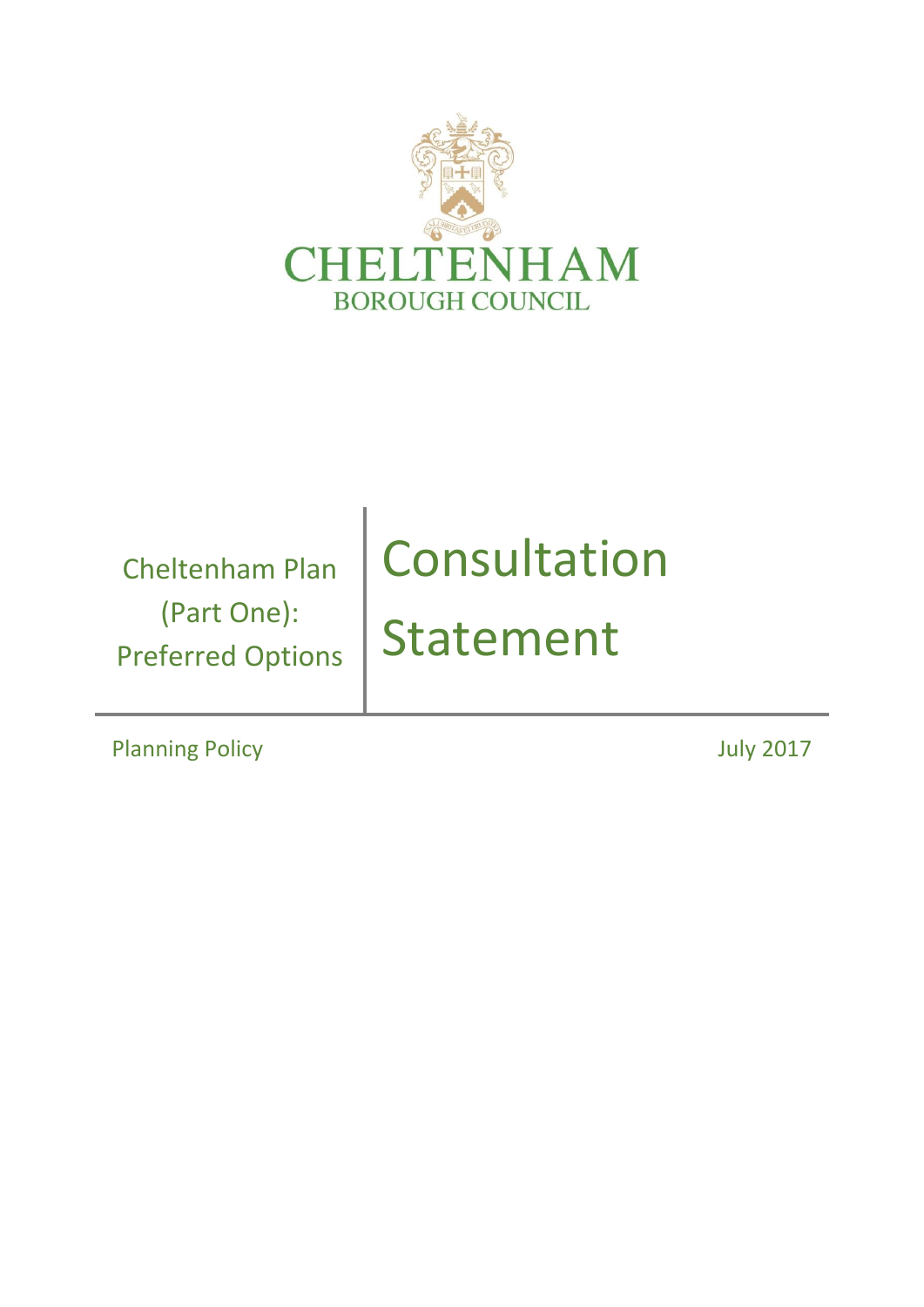## **Introduction**

Cheltenham Borough Council published the 'Cheltenham Plan (Part One) Preferred Options' document for a six week public consultation in spring 2017. This follows on from the 'Issues and Options' consultation in 2015. The consultation opened on Monday  $6<sup>th</sup>$  February and closed at 5pm on Monday  $20<sup>th</sup>$  March 2017; businesses, residents and visitors to Cheltenham were invited to submit comments online or in writing.

Several documents, including questionnaires and proposal maps, were distributed to deposit locations across the borough shown on the map below. These documents are also available online [\(http://consult.cheltenham.gov.uk/consult.ti/cododdo/consultationHome\)](http://consult.cheltenham.gov.uk/consult.ti/cododdo/consultationHome). The questionnaire was based on the economy, local green spaces, and development sites, taking into account responses to the previous 'Issues and Options' consultation. Respondents had the opportunity to answer 15 questions and leave additional comments if desired.



Deposit locations for hard copies of the consultation documents, in Cheltenham and Bishops Cleeve.

All of the proposals from the Preferred Options consultation were presented on an online, [interactive map.](http://maps.glosdistricts.org/map/Aurora.svc/run?script=%5cAurora%5cCBC+Cheltenham+Plan.AuroraScript%24&nocache=1648470889&resize=always) The wider evidence base which supports the emerging Cheltenham Plan, such as the AONB landscape sensitivity report, was also available to comment upon.

The Preferred Options were available online for comment, using the INOVEM consultation system. Prior to the consultation, 2829 people, organisations, and groups (statutory and nonstatutory) were contacted either by email or letter, and invited to take part in the consultation. There were 668 consultees who responded to the questionnaire.

Six weeks prior to the consultation starting the Council advertised the consultation to local stakeholders in line with Gloucestershire compact agreement as set out in the council's Statement of Community Involvement.

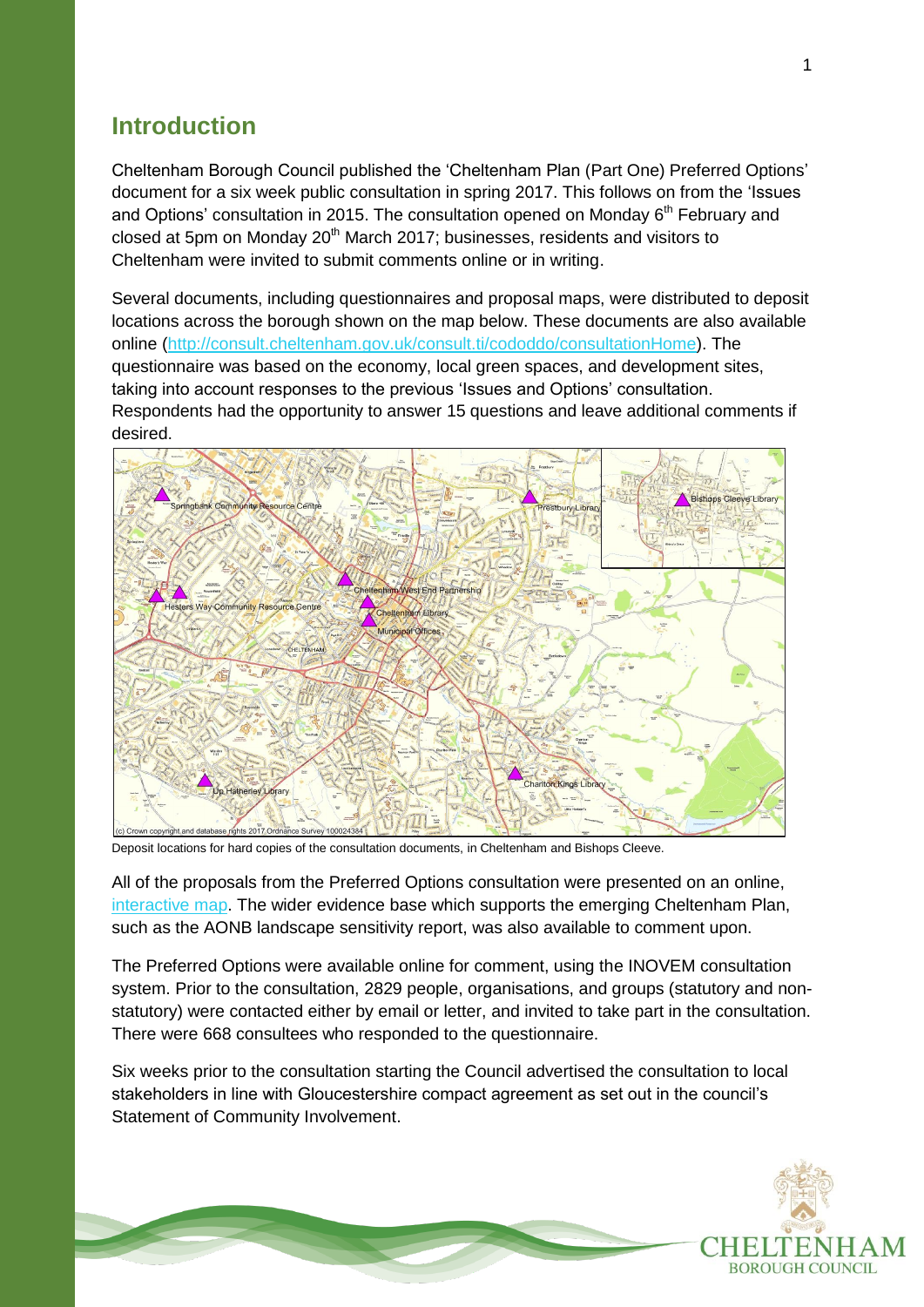The council also held five public consultation events across the borough. In total around 200 people attended these events. The times and locations are listed below.

| <b>Location</b>                         | <b>Date</b>               | <b>Duration</b> |
|-----------------------------------------|---------------------------|-----------------|
| Leckhampton Village Hall                | 16 <sup>th</sup> February | $3-7$ pm        |
| <b>Oakley Community Resource Centre</b> | 20 <sup>th</sup> February | $3-7pm$         |
| <b>Prestbury Library</b>                | $7th$ March               | $3-7pm$         |
| <b>Regents Arcade</b>                   | 11 <sup>th</sup> March    | 10am-3pm        |
| Hester's Way Community Resource Centre  | $14th$ March              | $3-7$ pm        |

## **Overview**

The questionnaire consisted of 15 questions which focussed on preferred policies for the economy, green space, and future development sites. The preferred options were generally met with approval, with over 70% of respondents agreeing with the Vision Themes and Objectives, economic strategy, and employment proposals. Policies protecting the Honeybourne Line and Local Green Spaces (LGS) were well received, whereas proposals for future housing development sites were less popular. See appendix 1 for summary of responses to all questions.

192 postcards were received by respondents supporting the protection of LGS at Leckhampton. The postcard, produced by Leckhampton Green Land Action Group (LEGLAG), asked respondents whether they agreed with the parish council's proposed LGS boundaries.

Several respondents expressed concerns over proposed housing developments, particularly Reeve's Field and Prior's Farm. The JCS strategic allocations in the West and North West of Cheltenham were also commented upon despite the principle of development of these sites being an issue outside the remit of the Cheltenham Plan.

Some respondents felt that parts one and two of the plan should be joined. Part one of the Cheltenham Plan, containing site allocations and an economic strategy, was planned to go through to examination first. The second part would then be prepared and would contain all other policies and fully replace the current Local Plan. Delays to the JCS process has meant that the Cheltenham Plan timetable has been changed since the Preferred Options consultation documents were drafted. We now intend to bring the Cheltenham Plan to be adopted as one cohesive document. So the next consultation will include versions of the policies in the Preferred Options but it will also contain other policies for built environment, environmental protection, amenity space etc.

# **Vision & Objectives** (Question 1)

The Vision Themes and Objectives received approval from 76% of respondents. Several consultees who responded 'no' when asked whether they agreed with the Vision and Objectives, went on to state in the comments that they actually generally agreed with most of the proposals. Some consultees took issue with Section 2.3 Vision Theme C, stating that the

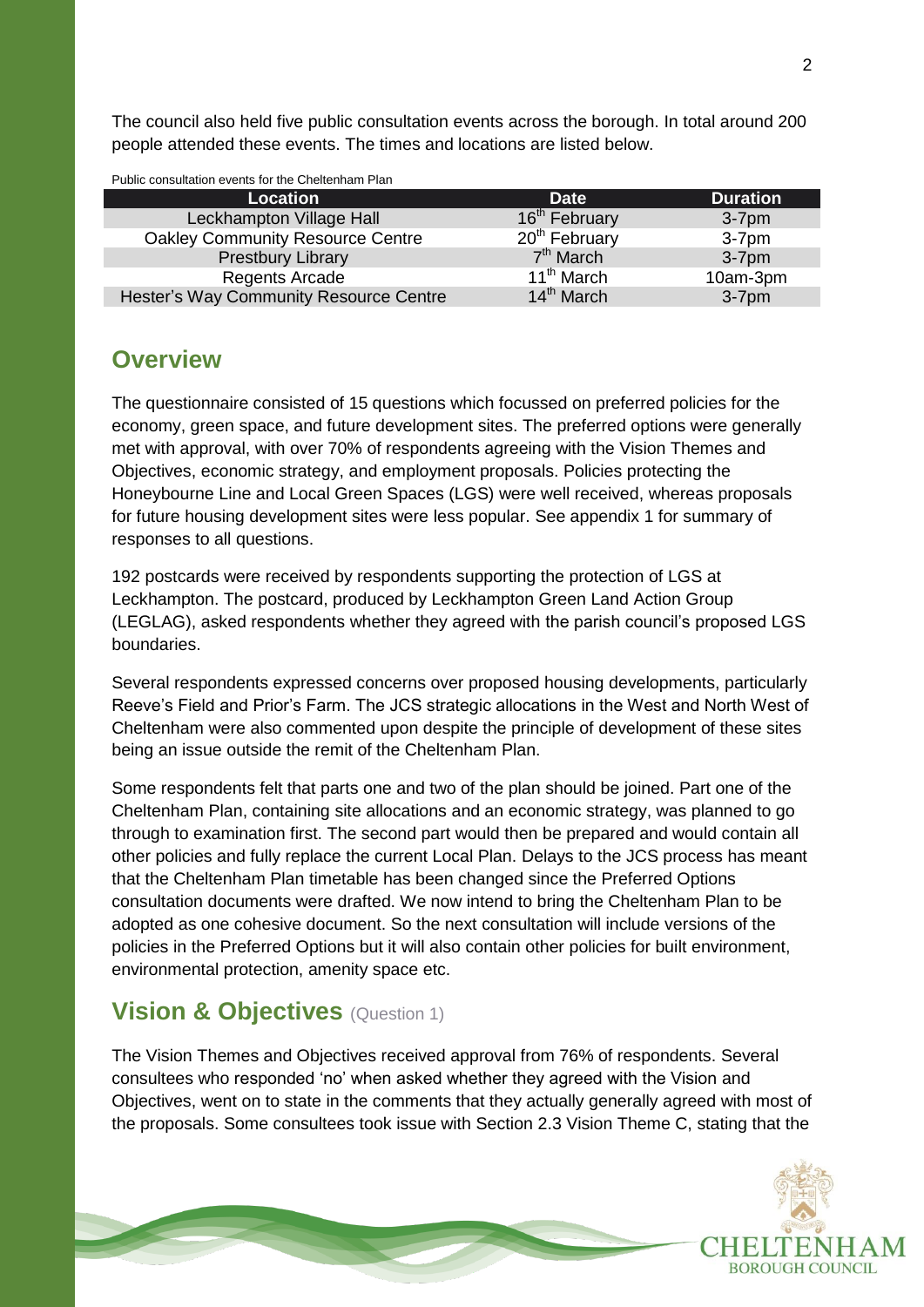Cotswold Area of Outstanding Natural Beauty (AONB) should be referenced explicitly in this section.

#### **The Economy** (Questions 2, 3, 4, 5, 6 & 7)

The questionnaire posed several questions on the economy, including whether the public agreed with the proposed Preferred Strategy for the economy. Consultees were also asked to respond to specific economic proposals, regarding designation of employment land, and promoting economic growth.

| <b>Question</b>                                                                                                     | Yes | No |
|---------------------------------------------------------------------------------------------------------------------|-----|----|
| Do you agree with the Preferred Strategy for the economy?                                                           | 52  | 5  |
| Do you agree with Proposed Policy EM1 Safeguarding Key Existing<br><b>Employment Land and Buildings?</b>            | 54  | 5  |
| Do you agree with Proposed Policy EM2 Safeguarding Non-Designated<br><b>Existing Employment Land and Buildings?</b> | 52  | 5  |
| Do you agree with Proposed Policy EM3 New Employment Allocations?                                                   | 43  | 14 |
| Do you agree with Proposed Policy EM4 Promoting the Cyber-Security<br>Sector?                                       | 51  | 4  |
| Do you agree with Proposed Policy EM5 Protecting the Route of the Former<br>Honeybourne Rail Line?                  | 63  | 5  |

91% of respondents supported the overall Preferred Strategy for the economy, with requests to ensure that more high-value jobs are created, and that the growth of the employment sector does not negatively affect traffic and parking in the town centre.

Policy EM1, which proposes to safeguard key existing employment land, was very popular with respondents (92%), and several of those who left additional comments cited the need to retain employment land in key areas of the town. Critics of the proposal stated that not enough sites were designated, or that applications on existing employment sites should be judged on their individual merits.

The proposal to safeguard non-designated existing employment land (EM2) was just as popular, receiving approval from 91% of respondents. The comments presented similar themes to the EM1 response, but with consultees highlighting the request to provide housing where employment uses have failed or are underused.

The proposed EM3 policy designates new sites as employment allocations, whilst still popular amongst respondents (75%), several comments raised concern over Grovefield Way. Consultees state that no further incursions into the Green Belt should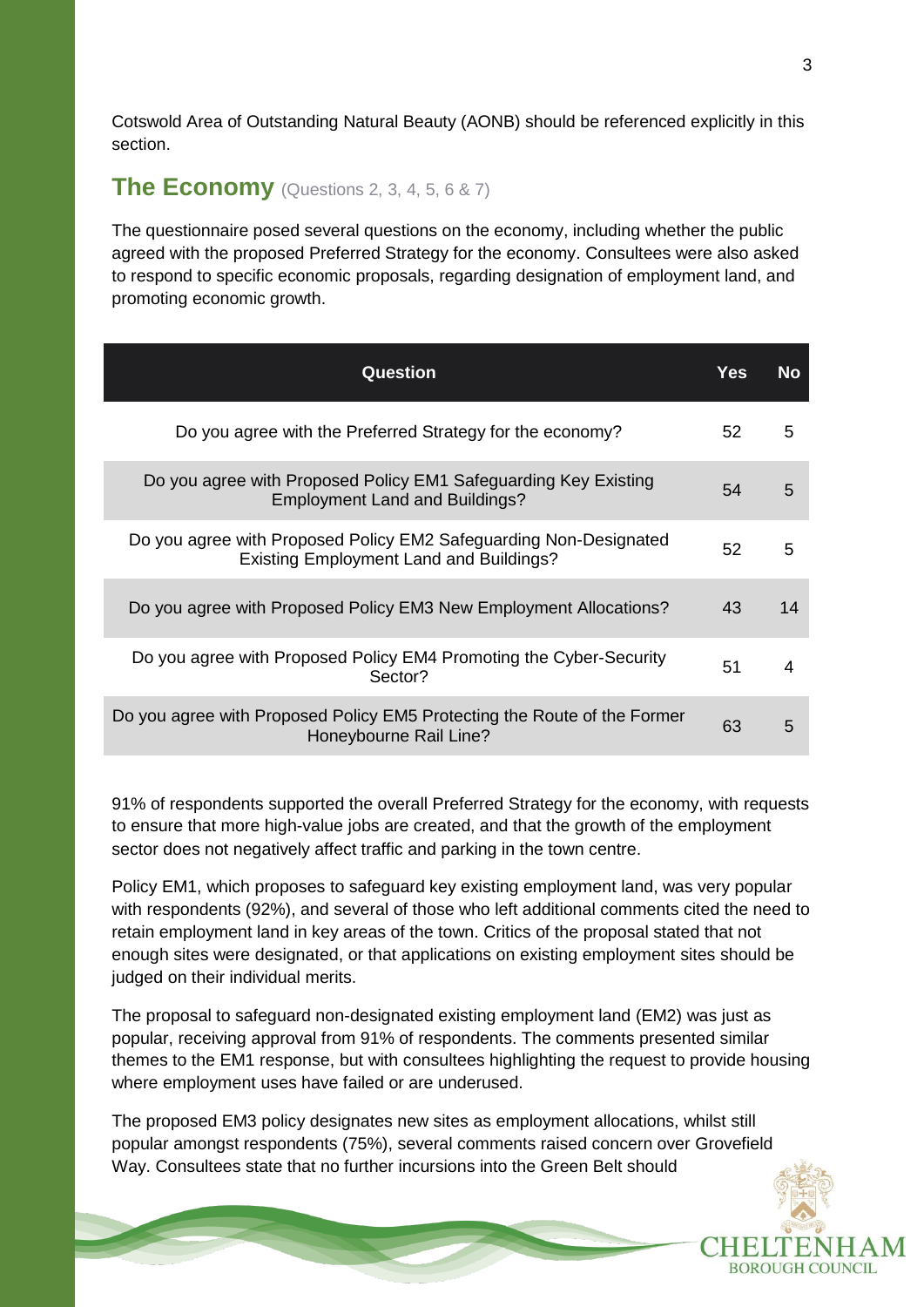occur, and that no retail uses are required at this site. The decision to remove this site from the Green Belt is part of the JCS and not the Cheltenham Plan.

Policy EM4, designed to promote a cyber-security sector in Cheltenham, received strong support (93%). Several respondents believe that having a cyber park would give Cheltenham an advantage in attracting high-value jobs in a unique industry.

The protection of the Honeybourne line also proved to be a popular proposal, with 93% of consultees supporting it. However, many comments from both supporters and detractors request for the cycle route to be extended, both into the town centre and in north and south directions. One consultee, Sustrans, proposed an extension to the cycle route northwards to the racecourse.

## **Local Green Space** (Question 8)

The consultation put two options forward for Local Green Space (LGS), GE8A and GE8B. Of the two LGS policies, GE8A was clearly preferred over GE8B, with 88% of respondents supporting this option. GE8A consists of designating the following sites as LGS:

- Land at Hesters Way Community Centre
- Land at Lynworth Green
- Land at Albemarle Orchard
- Land at Colesbourne Road and Redgrove Park
- Land at Victoria Cricket Ground
- Land at Fairview Green
- Land at Newcourt Green
- Land at Henley Road and Triscombe Way
- Land at Chargrove Open Space
- Land at Redthorne Way
- Land at Caernarvon Park
- Land at Pilgrove
- Land at Swindon Village
- Land at Leckhampton (indicative area only)

The sites included in GE8A were considered to be demonstrably very special to the local community and suitable for Local Green Space designation. Six of the sites included in GE8A currently benefit from planning protection as Public Green Space. These sites would not usually gain any additional planning protections from LGS designation so an alternative option (GE8B) was included which omitted those six sites

Certain sites received specific interest from respondents. A parish council proposal for LGS at Leckhampton received significant support, with 192 LEGLAG postcards being submitted. An application for LGS along the A40 received comments, with respondents asking for the plan to recognise the area as a valuable green space. Reeve's Field, a site belonging to Cheltenham College received suggestions to be allocated as LGS. New suggestions were also made for designations of LGS, which included land off Oakhurst Rise and a verge on Harrington Drive.

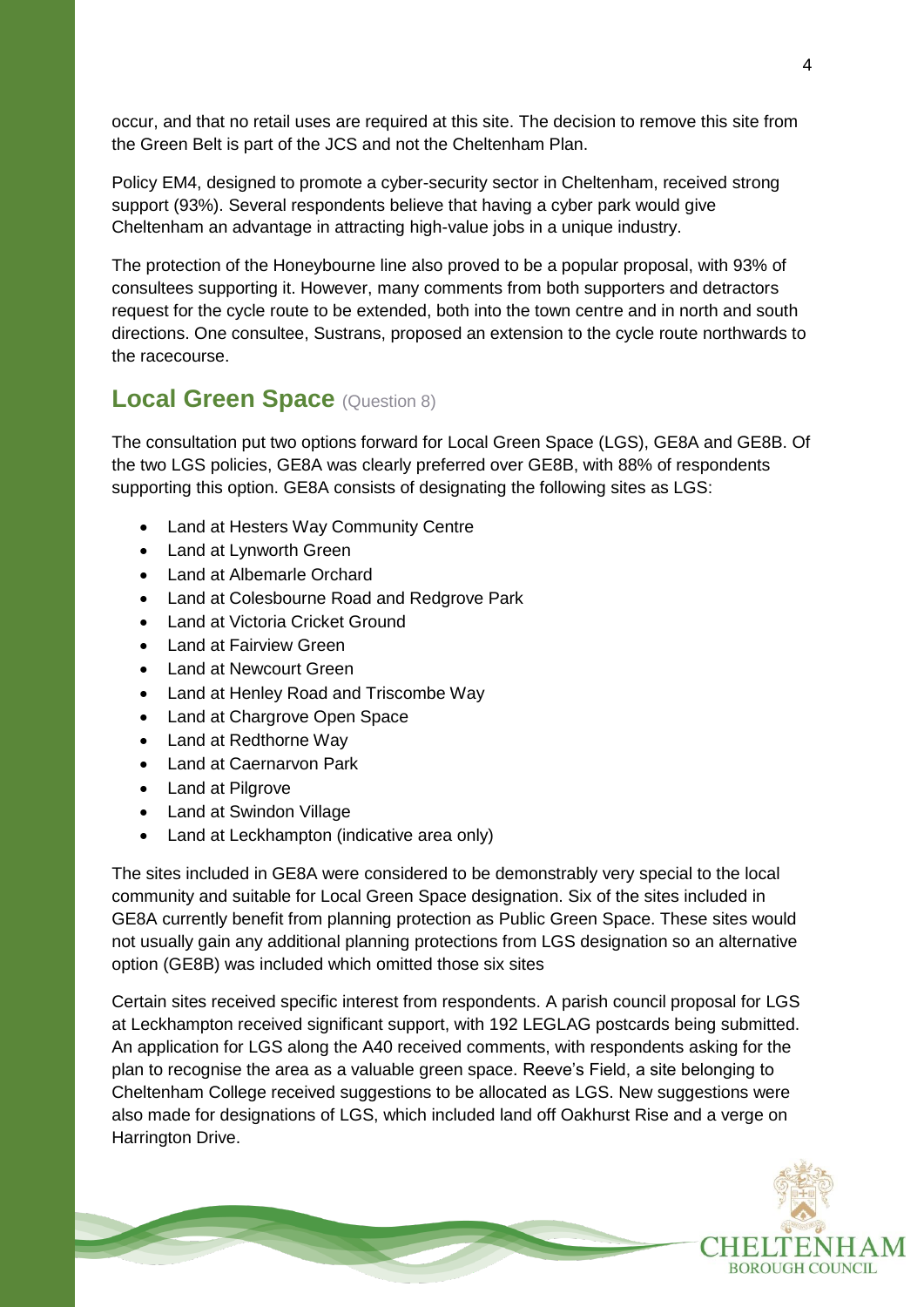#### **Development Proposals** (Question 9 & 10)

Policies PR1 and PR2 propose allocating sites for residential use or mixed use. Many comments on these policies are from developers promoting specific sites.

| <b>Question</b>                                                                    | Yes | No |
|------------------------------------------------------------------------------------|-----|----|
| Do you agree with Proposed Policy PR1 Land Allocated for Housing<br>Development?   | 30  | 53 |
| Do you agree with Proposed Policy PR2 Land Allocated for Mixed Use<br>Development? | 39  | 16 |

Housing allocations proposals were not as popular as other policies in the consultation, with many respondents disagreeing with specific sites.

The Reeve's Field site, which was proposed for housing, received objections based on the current use of the site as a sports field. Several respondents felt that the allocation contradicted paragraph 74 of the NPPF, which states that land used for sports or recreational purposes should only be built on in special circumstances. Other issues raised include: the location of the site in a conservation area, the potential loss of a green space, the availability of the site for development, key views of the escarpment from the field, and traffic problems which might arise from further housing development.

Objections to Prior's Farm, a potential mixed use development allocation, also mention the loss of playing fields. Consultees are keen for any development at this site to retain or improve the leisure facilities used by the community.

Despite not being allocated in the plan, many respondents referred to a greenfield site adjoining Oakhurst Rise. Objections were raised to a potential development consisting of 100 houses. Several responses outline the importance of the site as a green space, and the potential loss of wildlife, should the area be developed. Consultees also suggested flood risk and loss of school usage as grounds for objection.

The Preferred Options document included a combined housing and Local Green Space (LGS) allocation at Leckhampton. As aforementioned, the Parish Council's proposal for green space was very popular. However, the majority of respondents for both the LGS proposals and the housing proposals in Leckhampton objected to the idea of too much housing in the area. Issues raised include: loss of valuable green space, increase in traffic exacerbating congestion issues, strain on local public services, and site location in proximity to the AONB.

A number of agents submitted detailed comments and evidence in support of their sites. Planning agents focused on the need to boost the supply of housing in line with the NPPF and many also referenced the JCS examination and challenged Cheltenham's housing numbers (objectively assessed housing need).

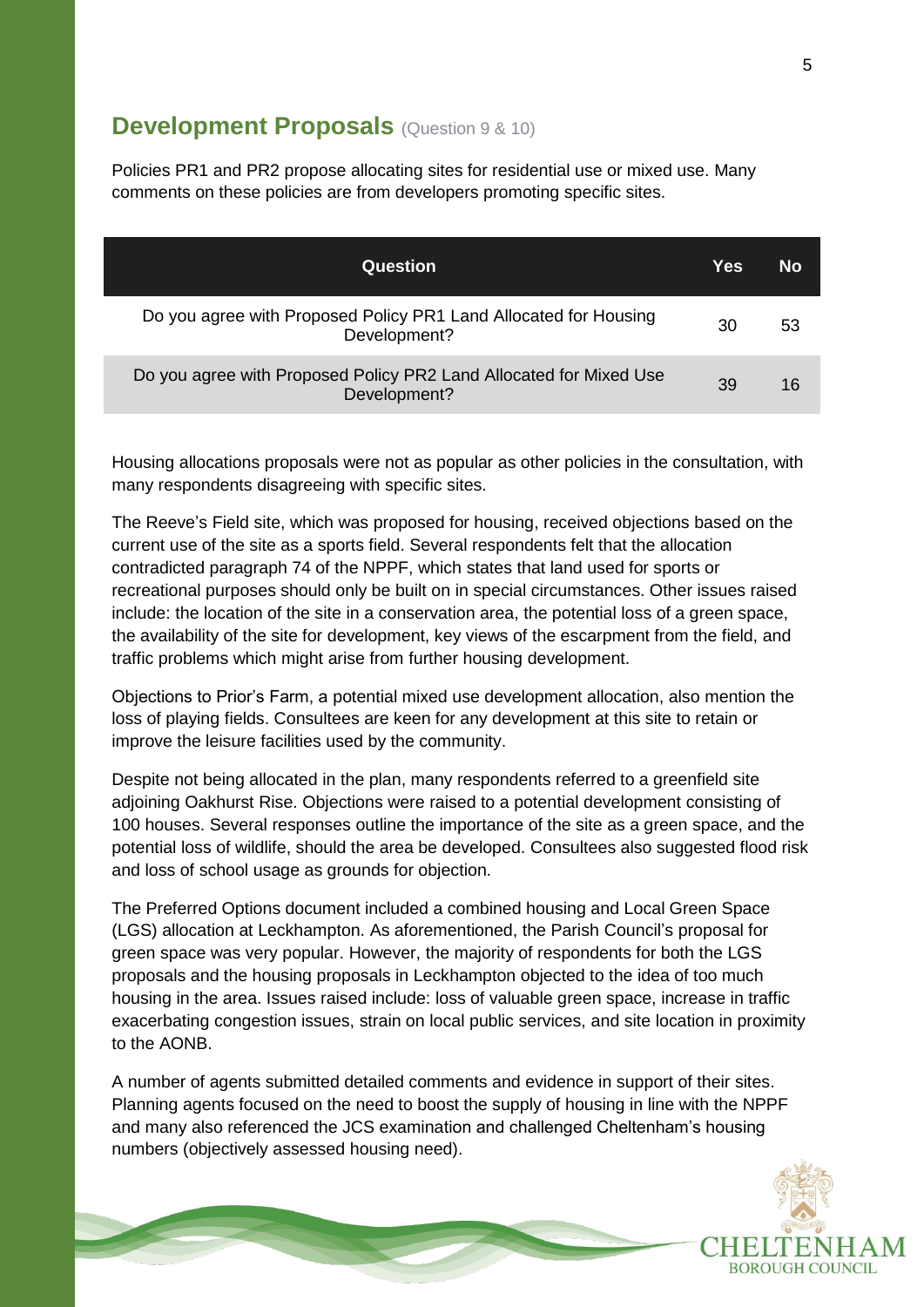## **Amendments to the Principal Urban Area** (Question 11)

The Preferred Options consultation proposed several amendments to the Principal Urban Area (PUA) in order to better represent the urban boundary of Cheltenham. The proposal was positively received, with 62% of respondents agreeing with the amendments. The objections to the amendments largely focussed on a site called 'The Hayloft' in The Reddings. This site had been included within the urban extent of Cheltenham as there has been a building on the site for over 100 years. Despite this, many respondents claimed that the development had taken place without permission, and that by including this site within the PUA the council was validating the development. Some respondents also believed that the PUA extension in this area represented a release of neighbouring green belt land.

Several planning agents, consultants, and developers requested further extensions to the PUA, particularly where their own sites were involved.

| Question                                                                                                                                                                                     | Yes | Nο |
|----------------------------------------------------------------------------------------------------------------------------------------------------------------------------------------------|-----|----|
| Do you think that an Article 4 direction to restrict HMOs is required in any<br>part of the Borough?                                                                                         | 26  | 19 |
| Do you think that an Article 4 direction in any Conservation Area is<br>required to stop the erosion of its special character through householder<br>development in any part of the Borough? | 30  | 16 |
| Do you think that an Article 4 direction to restrict the loss of office or<br>employment uses to residential is required in any part of the Borough?                                         | 21  | 24 |

#### **Article 4 Directions** (Questions 12, <sup>13</sup> & 14)

An Article 4 direction is made by the local planning authority. It restricts the scope of permitted development rights either in relation to a particular area or site, or a particular type of development anywhere in the authority's area. Where an Article 4 direction is in effect, a planning application may be required for development that would otherwise have been permitted development.

The consultation posed three questions to respondents regarding Article 4 directions. Consultees were asked whether HMO restrictions were required, whether development should be restricted in conservation areas, and whether employment uses being lost to residential should be restricted. A house in multiple occupation (HMO) can be defined in simple terms as a shared residential property where a certain number of occupants are not related to each other and they share basic amenities such as kitchen areas and bathroom facilities. The responses marginally supported introducing Article 4 directions to both restrict HMOs (58%) and protect conservation areas from householder development (65%). A slight